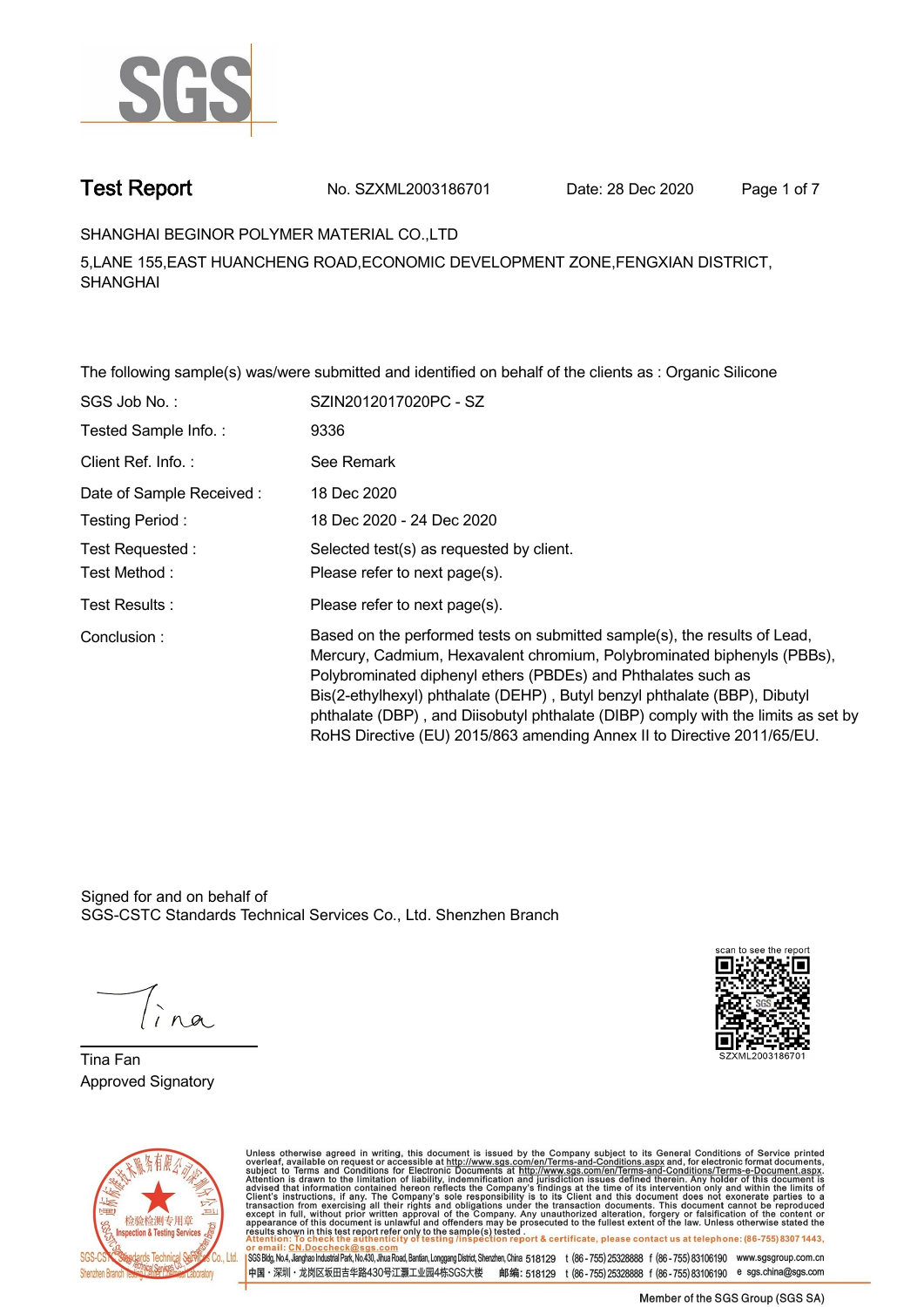

**Test Report. No. SZXML2003186701 Date: 28 Dec 2020. Page 2 of 7.**

**Test Results :.**

**Test Part Description : .**

| Specimen No.    | SGS Sample ID    | <b>Description</b>    |  |
|-----------------|------------------|-----------------------|--|
| SN <sub>1</sub> | SZX20-031867.001 | <b>Black material</b> |  |

- **Remarks :.(1) 1 mg/kg = 1 ppm = 0.0001% .**
	- **(2) MDL = Method Detection Limit .**
	- **(3) ND = Not Detected ( < MDL ) .**
	- **(4) "-" = Not Regulated .**

## **RoHS Directive (EU) 2015/863 amending Annex II to Directive 2011/65/EU.**

**Test Method :. With reference to IEC 62321-4:2013+AMD1:2017, IEC62321-5:2013, IEC62321-7-2:2017, IEC 62321-6:2015 and IEC62321-8:2017, analyzed by ICP-OES, UV-Vis and GC-MS. .**

| Test Item(s)                 | Limit          | <u>Unit</u> | <b>MDL</b>     | 001       |
|------------------------------|----------------|-------------|----------------|-----------|
| Cadmium (Cd)                 | 100            | mg/kg       | $\overline{2}$ | <b>ND</b> |
| Lead (Pb)                    | 1,000          | mg/kg       | 2              | <b>ND</b> |
| Mercury (Hg)                 | 1,000          | mg/kg       | $\overline{c}$ | <b>ND</b> |
| Hexavalent Chromium (Cr(VI)) | 1,000          | mg/kg       | 8              | <b>ND</b> |
| Sum of PBBs                  | 1,000          | mg/kg       |                | <b>ND</b> |
| Monobromobiphenyl            | $\overline{a}$ | mg/kg       | 5              | <b>ND</b> |
| Dibromobiphenyl              | $\overline{a}$ | mg/kg       | 5              | <b>ND</b> |
| Tribromobiphenyl             | $\overline{a}$ | mg/kg       | 5              | <b>ND</b> |
| Tetrabromobiphenyl           | -              | mg/kg       | 5              | <b>ND</b> |
| Pentabromobiphenyl           | $\overline{a}$ | mg/kg       | 5              | <b>ND</b> |
| Hexabromobiphenyl            |                | mg/kg       | 5              | <b>ND</b> |
| Heptabromobiphenyl           | -              | mg/kg       | 5              | <b>ND</b> |
| Octabromobiphenyl            |                | mg/kg       | 5              | <b>ND</b> |
| Nonabromobiphenyl            |                | mg/kg       | 5              | <b>ND</b> |
| Decabromobiphenyl            |                | mg/kg       | 5              | <b>ND</b> |
| Sum of PBDEs                 | 1,000          | mg/kg       |                | <b>ND</b> |
| Monobromodiphenyl ether      | $\overline{a}$ | mg/kg       | 5              | <b>ND</b> |
| Dibromodiphenyl ether        | -              | mg/kg       | 5              | <b>ND</b> |
| Tribromodiphenyl ether       | $\overline{a}$ | mg/kg       | 5              | <b>ND</b> |
| Tetrabromodiphenyl ether     |                | mg/kg       | 5              | <b>ND</b> |
| Pentabromodiphenyl ether     |                | mg/kg       | 5              | <b>ND</b> |
|                              |                |             |                |           |



Unless otherwise agreed in writing, this document is issued by the Company subject to its General Conditions of Service printed overleaf, available on request or accessible at <u>http://www.sgs.com/en/Terms-and-Conditions.a</u>

SGS Bldg, No.4, Jianghao Industrial Park, No.430, Jihua Road, Bantian, Longgang District, Shenzhen, China 518129 t (86-755) 25328888 f (86-755) 83106190 www.sgsgroup.com.cn 中国·深圳·龙岗区坂田吉华路430号江灏工业园4栋SGS大楼 邮编: 518129 t (86-755) 25328888 f (86-755) 83106190 e sgs.china@sgs.com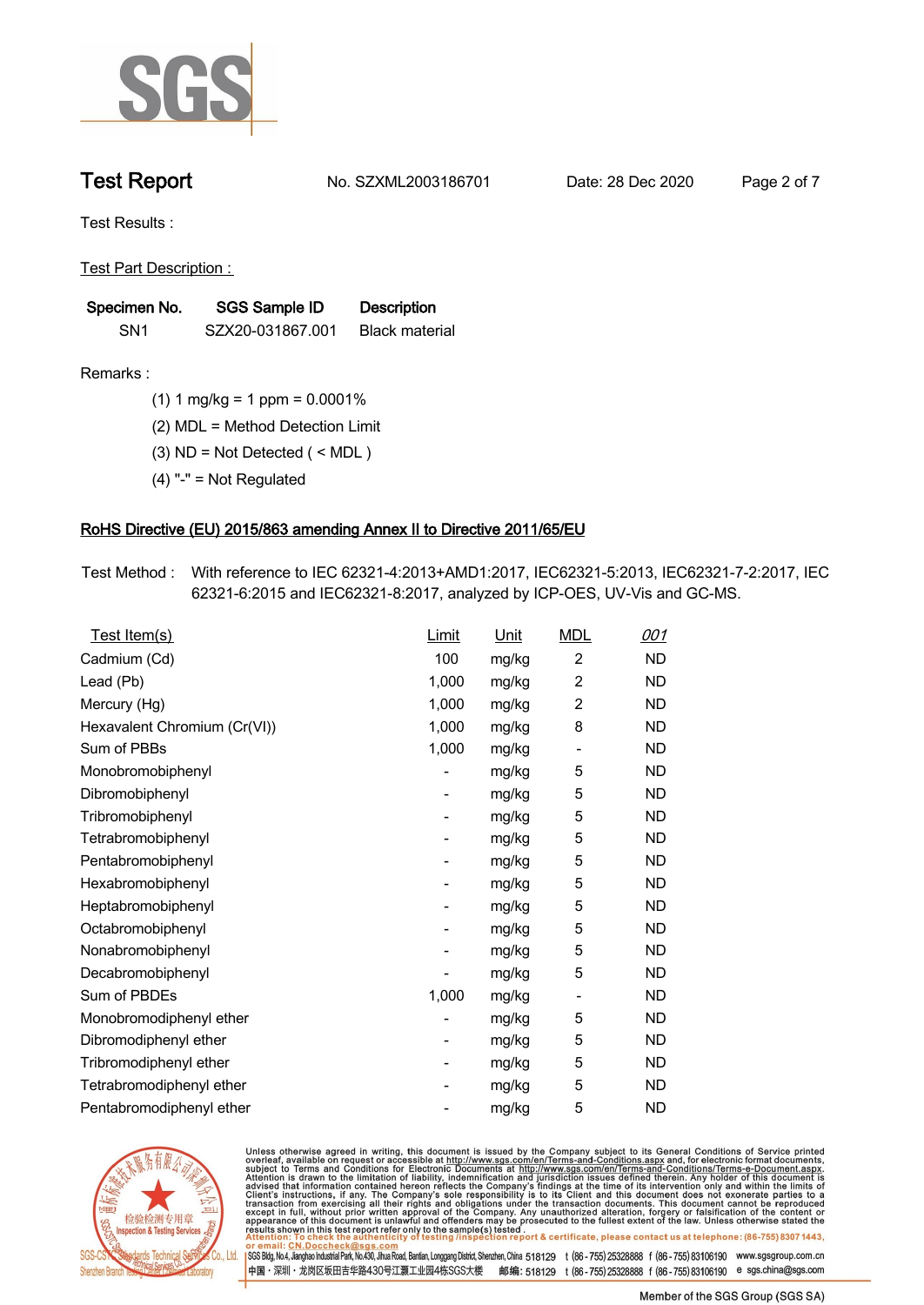

| <b>Test Report</b>                 | No. SZXML2003186701      |             | Date: 28 Dec 2020 |            | Page 3 of 7 |
|------------------------------------|--------------------------|-------------|-------------------|------------|-------------|
| Test Item(s)                       | Limit                    | <u>Unit</u> | <b>MDL</b>        | <u>001</u> |             |
| Hexabromodiphenyl ether            | $\overline{\phantom{a}}$ | mg/kg       | 5                 | <b>ND</b>  |             |
| Heptabromodiphenyl ether           | $\overline{\phantom{a}}$ | mg/kg       | 5                 | <b>ND</b>  |             |
| Octabromodiphenyl ether            | $\overline{\phantom{a}}$ | mg/kg       | 5                 | ND.        |             |
| Nonabromodiphenyl ether            | $\overline{\phantom{a}}$ | mg/kg       | 5                 | <b>ND</b>  |             |
| Decabromodiphenyl ether            | $\overline{\phantom{a}}$ | mg/kg       | 5                 | <b>ND</b>  |             |
| Dibutyl Phthalate (DBP)            | 1000                     | mg/kg       | 50                | ND         |             |
| Butyl benzyl Phthalate (BBP)       | 1000                     | mg/kg       | 50                | ND         |             |
| Bis(2-ethylhexyl) Phthalate (DEHP) | 1000                     | mg/kg       | 50                | <b>ND</b>  |             |
| Diisobutyl Phthalate (DIBP)        | 1000                     | mg/kg       | 50                | ND         |             |

### **Notes :.**

**(1)The maximum permissible limit is quoted from RoHS Directive (EU) 2015/863.**

**IEC 62321 series is equivalent to EN 62321 series**

**https://www.cenelec.eu/dyn/www/f?p=104:30:1742232870351101::::FSP\_ORG\_ID,FSP\_LANG\_ID:12586 37,25**

**(2) The restriction of DEHP, BBP, DBP and DIBP shall apply to medical devices, including in vitro medical devices, and monitoring and control instruments, including industrial monitoring and control instruments, from 22 July 2021.**

**(3) The restriction of DEHP, BBP, DBP and DIBP shall not apply to toys which are already subject to the restriction of DEHP, BBP, DBP and DIBP through entry 51 of Annex XVII to Regulation (EC) No 1907/2006..**



Unless otherwise agreed in writing, this document is issued by the Company subject to its General Conditions of Service printed overleaf, available on request or accessible at <u>http://www.sgs.com/en/Terms-and-Conditions.a</u>

SGS Bldg, No.4, Jianghao Industrial Park, No.430, Jihua Road, Bantian, Longgang District, Shenzhen, China 518129 t (86-755) 25328888 f (86-755) 83106190 www.sgsgroup.com.cn 中国·深圳·龙岗区坂田吉华路430号江灏工业园4栋SGS大楼 邮编: 518129 t (86-755) 25328888 f (86-755) 83106190 e sgs.china@sgs.com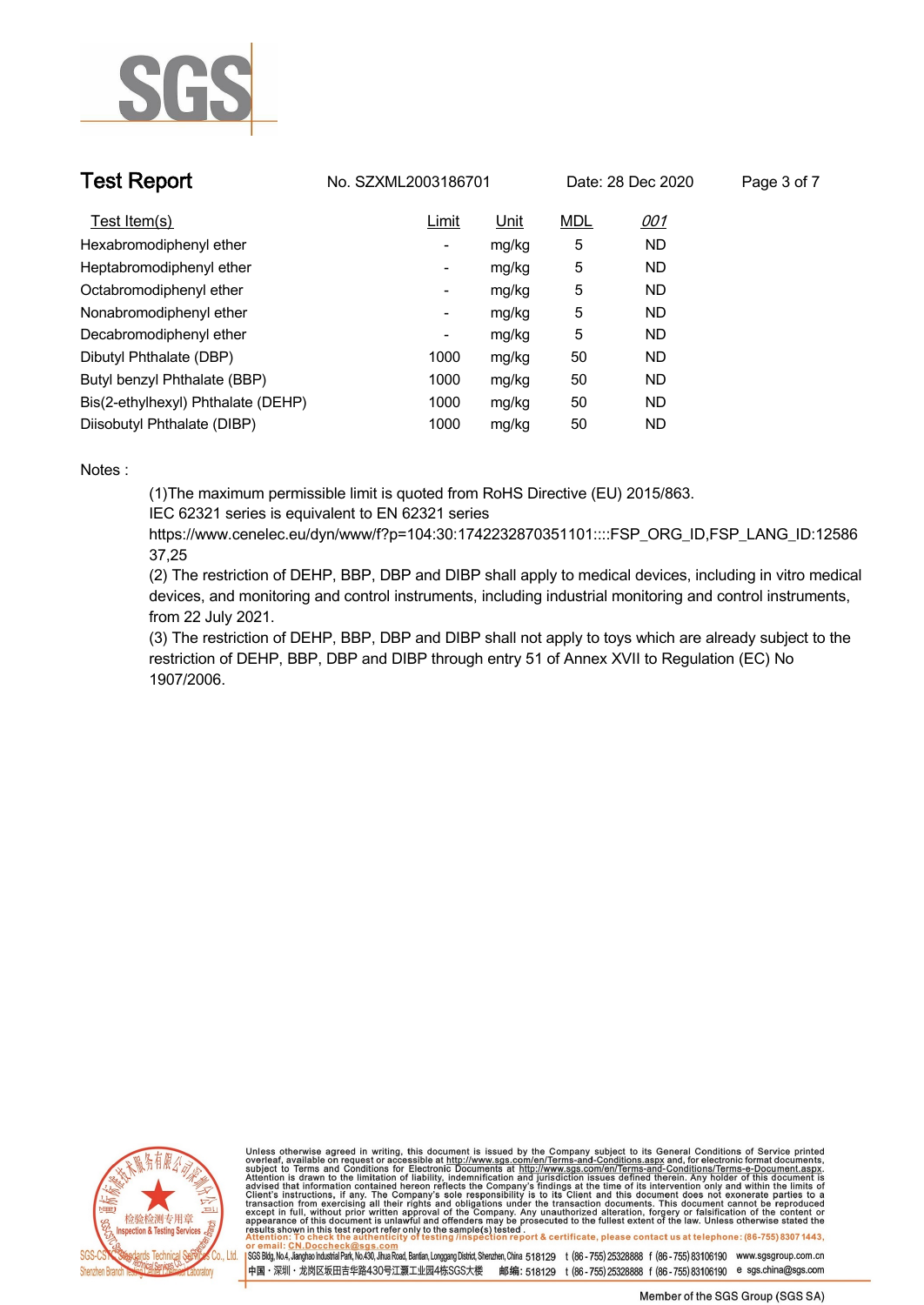

**Test Report. No. SZXML2003186701 Date: 28 Dec 2020. Page 4 of 7.**

Remark: 9336-1, 9336-5, 9336-6, 9000, 9001, 9002, 9003, 9005, 9006, 9007, 9008, 9009, 9300, 9301, 9302, 9305, 9308, 9310, 9311, 9315, 9316, 9317, 9318, 9319, 9320, 9321, 9325, 9333, 9333-1, 9333-2, 9333-3, 9336TB, 9338, 9338-2, 9338-3, 9339,<br>N9339, 9102, 9103, 9106, 9106-1, 9106-1-1, 9107, 9108, 9110, 9118, 9133,<br>9106IKEA, 9060, 9061, 9062, 9063, 9065, 9066, 9067, 9068, 9070, 9091, 9 9095, 9096, 9097, 9099, 9400, 9410, 9420, 9430, 9435, 9442, 9443, 9445, 9446, 9500, 9501, 9502, 9510, 9515, 9520, 9525, 9550, 9560, 7321, 921, 921L, 923, 9262, 9265, 9266, 586, 587, 587-5, 588, 5900, 5910, 5199, 5699, 5961, 5962, 1101, 1112, 1115, 1120, 1125, 1130, 1135, 2158, 25#, 35#, 60#, 80#, 100#, 290, 291, 292, 293, 295, 295-3, 1200, 1210, 1211, 1213, 1260, 1261, 1262, 1263, 1265, 1266, 1267, 1268, 1269, 1230, 1236, K GEL



Unless otherwise agreed in writing, this document is issued by the Company subject to its General Conditions of Service printed overleaf, available on request or accessible at <u>http://www.sgs.com/en/Terms-and-Conditions.a</u>

SGS Bldg, No.4, Jianghao Industrial Park, No.430, Jihua Road, Bantian, Longgang District, Shenzhen, China 518129 t (86-755) 25328888 f (86-755) 83106190 www.sgsgroup.com.cn 中国・深圳・龙岗区坂田吉华路430号江灏工业园4栋SGS大楼 邮编: 518129 t (86-755) 25328888 f (86-755) 83106190 e sgs.china@sgs.com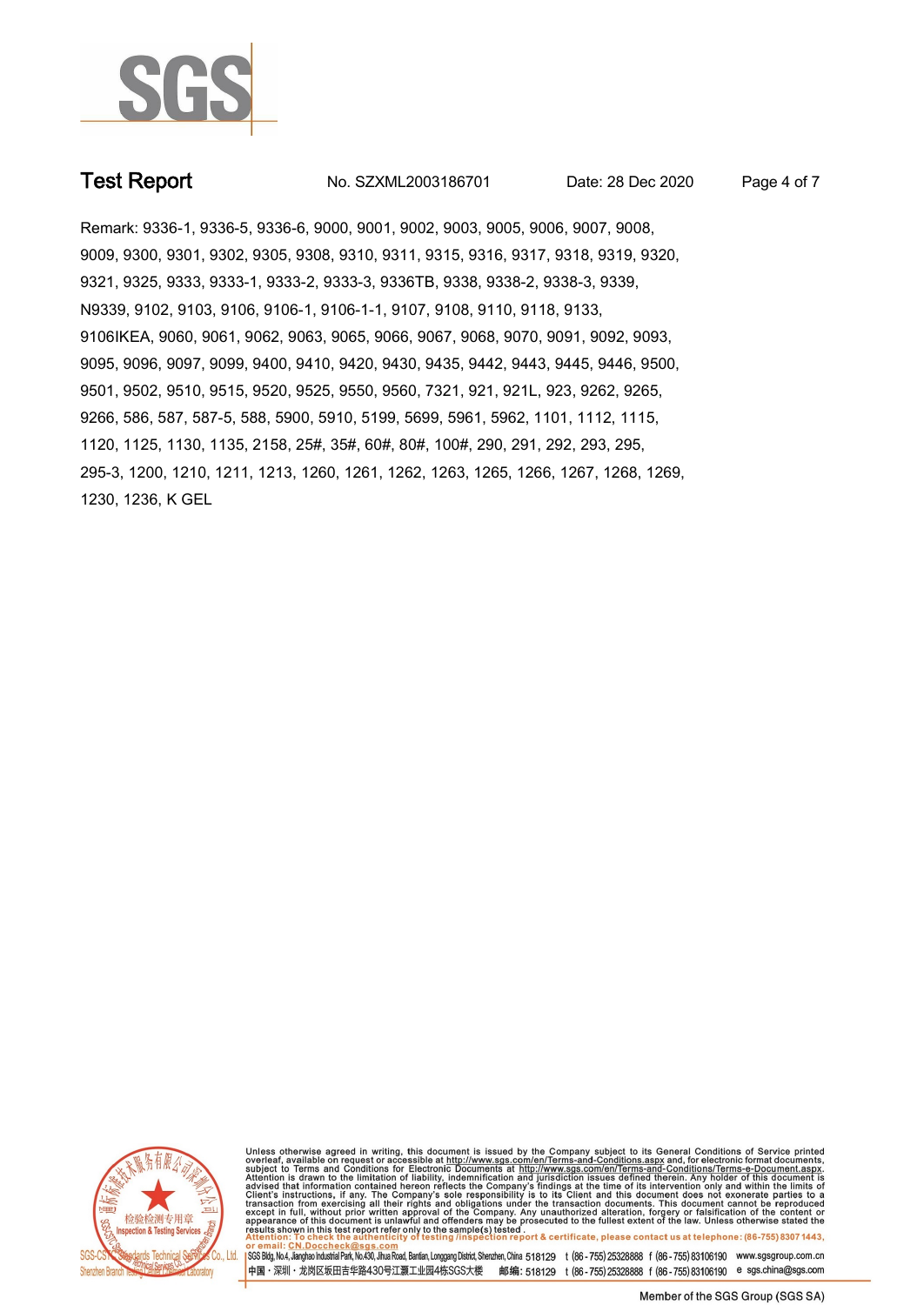

**Test Report. No. SZXML2003186701** Date: 28 Dec 2020 Page 5 of 7

# **ATTACHMENTS Pb/Cd/Hg/Cr6+/PBBs/PBDEs Testing Flow Chart**

**1)These samples were dissolved totally by pre -conditioning method according to below flow chart. (Cr6+ and PBBs/PBDEs test method excluded ).**





Unless otherwise agreed in writing, this document is issued by the Company subject to its General Conditions of Service printed<br>overleaf, available on request or accessible at http://www.sgs.com/en/Terms-and-Conditions.as

SGS Bldg, No.4, Jianghao Industrial Park, No.430, Jihua Road, Bantian, Longgang District, Shenzhen, China 518129 t (86-755) 25328888 f (86-755) 83106190 www.sgsgroup.com.cn 中国·深圳·龙岗区坂田吉华路430号江灏工业园4栋SGS大楼 邮编: 518129 t (86-755) 25328888 f (86-755) 83106190 e sgs.china@sgs.com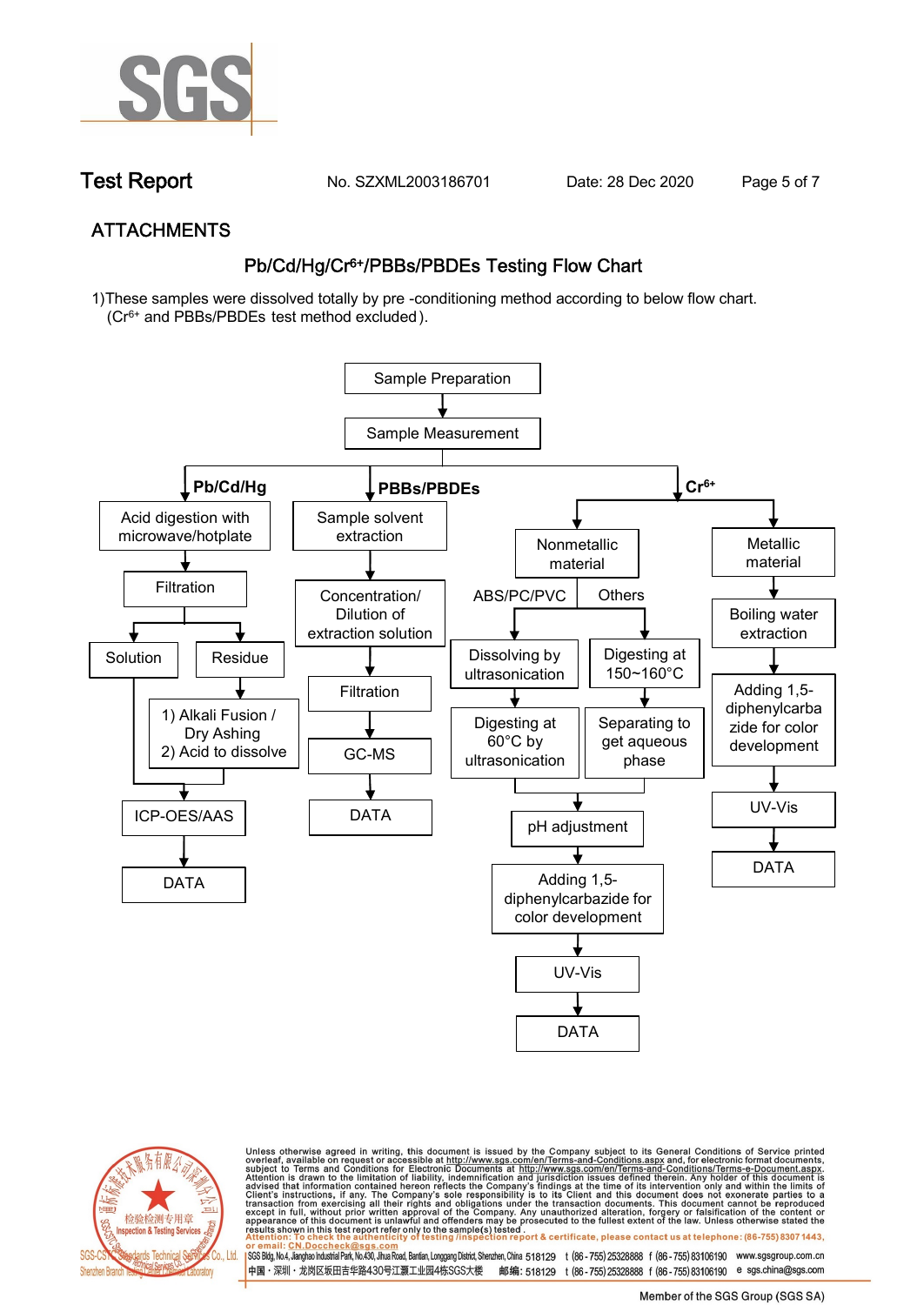

**Test Report. No. SZXML2003186701 Date: 28 Dec 2020. Page 6 of 7.**

**ATTACHMENTS Phthalates Testing Flow Chart** 





Unless otherwise agreed in writing, this document is issued by the Company subject to its General Conditions of Service printed overleaf, available on request or accessible at http://www.sgs.com/en/Terms-and-Conditions.as

SGS Bldg, No.4, Jianghao Industrial Park, No.430, Jihua Road, Bantian, Longgang District, Shenzhen, China 518129 t (86-755) 25328888 f (86-755) 83106190 www.sgsgroup.com.cn 中国·深圳·龙岗区坂田吉华路430号江灏工业园4栋SGS大楼 邮编: 518129 t (86-755) 25328888 f (86-755) 83106190 e sgs.china@sgs.com

Member of the SGS Group (SGS SA)